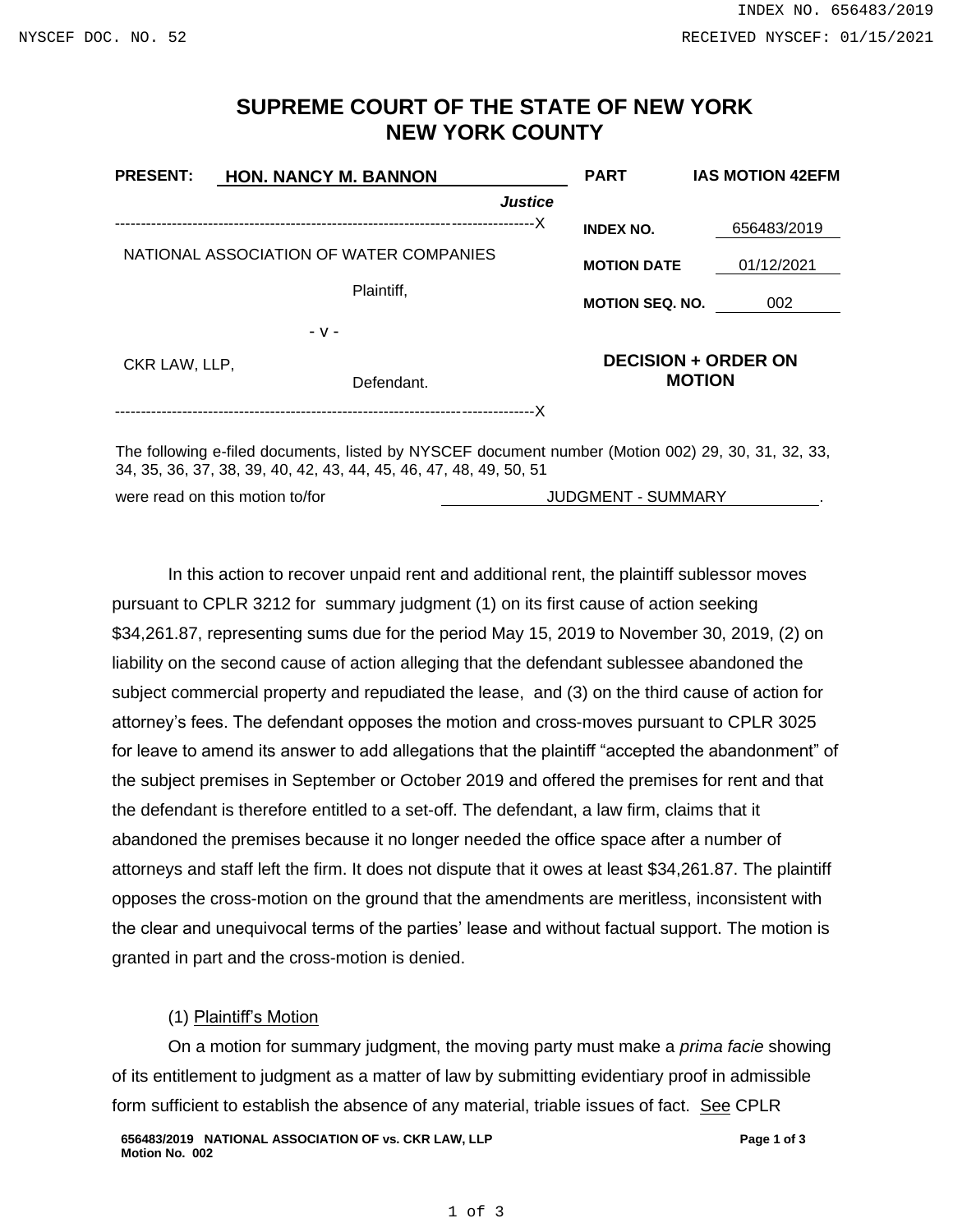3212(b); Jacobsen v New York City Health & Hosps. Corp., 22 NY3d 824, 833 (2014); Alvarez v Prospect Hosp*.*, 68 NY2d 320, 324 (1986); Zuckerman v City of New York*,* 49 NY2d 557, 562 (1980). Once such a showing is made, the opposing party, to defeat summary judgment, must raise a triable issue of fact by submitting evidentiary proof in admissible form. See Alvarez*,*  supra, at 324; Zuckerman*,* supra, at 562. The plaintiff , who submits, *inter alia*, the lease, a rent ledger and an affidavit of its representative, Robert Powelson, has satisfied its *prima facie* burden for entitlement to summary judgment as to liability against the tenant for breach of the lease for the period May 15, 2019 to November 30, 2019, rent and additional rent in the sum of \$34,261.87. As noted, the defendant does not dispute that sum or oppose that part of the motion. Therefore, the plaintiff is entitled to an immediate judgment in that sum.

The plaintiff has also met its burden as to the second cause of action for which it seeks summary judgment on liability as to the balance of the lease term, December 1, 2019, through March 30, 2021, and a hearing on damages. As correctly observed by the plaintiff, the parties' lease expressly provides that the plaintiff may continue to collect rent from the defendant until the end of the lease term. The plaintiff estimated this amount to be \$179,058.45. The defendant fails to raise any triable issue as to that claim. To the extent the defendant argues that the plaintiff chose to re-let the premises, the purported webpage from a real estate broker's website submitted is insufficient to raise a triable issue particularly in view of the affidavits submitted by the plaintiff denying any re-let and stating that the premises remain vacant.

That portion of the plaintiff's motion which seeks summary judgment on liability as to its third cause of action, for contractual attorney's fees, is granted, as the parties' lease provides for that remedy upon a default. See Flemming v Barnwell Nursing Home and Health Facilities, Inc., 15 NY3d 375 (2010); A.G. Ship Maintenance Corp. v Lezak, 69 NY2d 1 (1986). No triable issue is raised in regard to this cause of action. The amount due is to be determined at a hearing.

## (2) Defendant's Cross-Motion

It is well settled that leave to amend a pleading should be freely granted absent evidence of substantial prejudice or surprise, or unless the proposed amendment is palpably insufficient or patently devoid of merit. See CPLR 3025(b); JPMorgan Chase Bank, N.A. v Low Cost Bearings NY, Inc., 107 AD3d 643 (1<sup>st</sup> Dept. 2013). Nevertheless, a court must examine the merit of the proposed amendment in order to conserve judicial resources." 360 West 11th LLC v ACG Credit Co. II, LLC, 90 AD3d 552, 553 (1<sup>st</sup> Dept. 2011). Therefore, "leave to amend will

**Page 2 of 3**